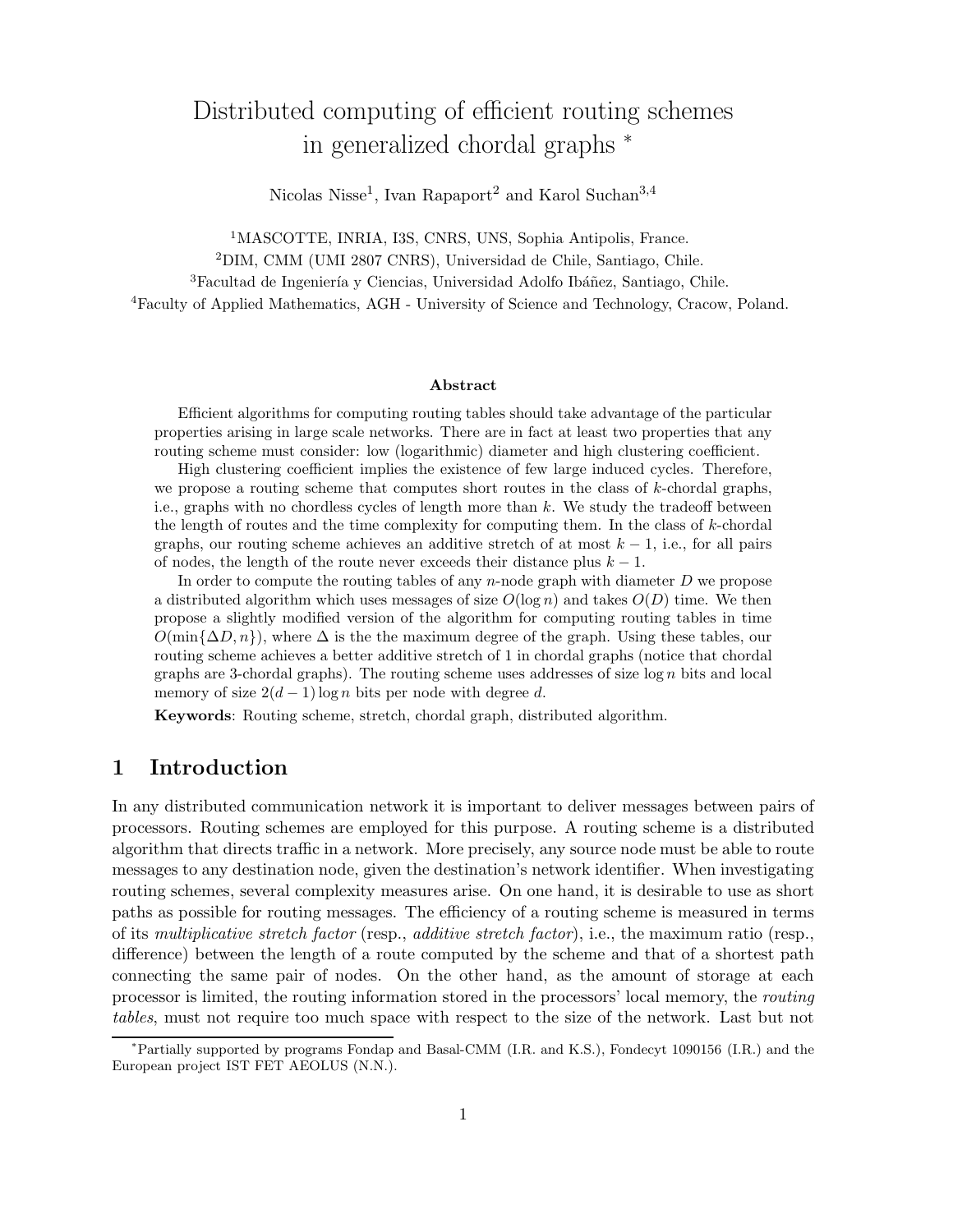least, because of the dynamic character of networks, it is important to be able to compute the routing information in an efficient distributed way. While many works propose good tradeoffs between the stretch and the size of routing tables, the algorithms that compute those tables are often impracticable because they are centralized algorithms or because of their time-complexity. Indeed, in the context of large scale networks like social networks or Internet, even polynomial time algorithms are inefficient. In this paper, we focus on the tradeoff between the length of the computed routes and the time complexity of the computation of routing tables.

One way to design efficient algorithms in large scale networks consists in taking advantage of their specific properties. In particular, they are known to have low (logarithmic) diameter and to have high clustering coefficient. Therefore, their chordality (the length of the longest induced cycle) is somehow limited (e.g., see [Fra05]). That is why, in this paper, we focus on the class of k-chordal graphs. A graph G is called k*-chordal* if it does not contain induced cycles longer than k. A 3-chordal graph is simply called *chordal*. This class of graphs received particular interest in the context of compact routing. Dourisboure and Gavoille proposed routing tables of at most  $\log^3 n / \log \log n$  bits per node, computable in time  $O(m + n \log^2 n)$ , that give a routing scheme with additive stretch  $2|k/2|$  in the class of k-chordal graphs [DG02]. Also, Dourisboure proposed routing tables computable in polynomial time, of at most  $log<sup>2</sup>(n)$  bits, but that give an additive stretch  $k+1$  [Dou05]. Using a Lexicographic Breadth-First Search (Lex-BFS) ordering (resp., BFS ordering) of the vertices, Dragan designed a  $O(n^2)$ -time algorithm to approximate the distance up to an additive constant of 1 (resp., up to  $k-1$ ) between all pairs of nodes of any n-node chordal graph (resp., k-chordal graph) [Dra05]. All these time results consider the centralized model of computation.

In this paper we propose a simpler routing scheme which, in particular, can be quickly computed in a distributed way and achieves good additive stretch for k-chordal graphs. However, the simplicity comes at a price of  $O(\log n)$  bits per port needed to store the routing tables.

Distributed Model. An interconnection network is modeled by a simple undirected connected n-node graph  $G = (V, E)$ . In the following, D denotes the diameter of G and  $\Delta$  denotes its maximum degree. The processors (nodes) are autonomous computing entities with distinct identifiers of size  $\log n$  bits. We consider an all-port, full-duplex,  $O(\log n)$  bounded message size, synchronous communication model. That is, any processor is able to send (resp., receive) different messages of size  $O(\log n)$  to (resp., from) each of its neighbors in one communication step; links (edges) are bidirectional.

Our results. We present a simple routing scheme using a relabeling of the vertices based on a particular BFS-tree. Using a Strong BFS-tree, our algorithm achieves an additive stretch  $k-1$  in the class of k-chordal graphs, and using a Maximum Neighborhood BFS-tree (Max-BFS-tree), it achieves an additive stretch 1 in the class of chordal graphs. It uses addresses of size log n bits and local memory of size  $2(d-1)$  log n bits per node of degree d. More precisely, each node must store an interval  $(2 \log n \text{ bits})$  per port, except for one port.

The stretches we achieve equal the best ones obtained in previous works. But our algorithm is a (simple) distributed one. It uses messages of size  $O(\log n)$  bits. It computes a relabeling of the vertices and the routing tables in time  $O(D)$  when a Strong BFS-tree is used, and in time  $O(\min{\{\Delta D, n\}})$  when a Max-BFS-tree is used.

In the class of chordal graphs, our results simplify those of Dragan since a Lex-BFS ordering is more constrained than a Max-BFS ordering. In particular, the design of a distributed algorithm that computes a Lex-BFS ordering of the vertices of any n-node graph G in time  $o(n)$  is an open problem even if G has small diameter and maximum degree.

Related work. Two kinds of routing schemes have been studied. In the *name-independent* model, the designer of the routing scheme has no control over the node names (see, e.g.,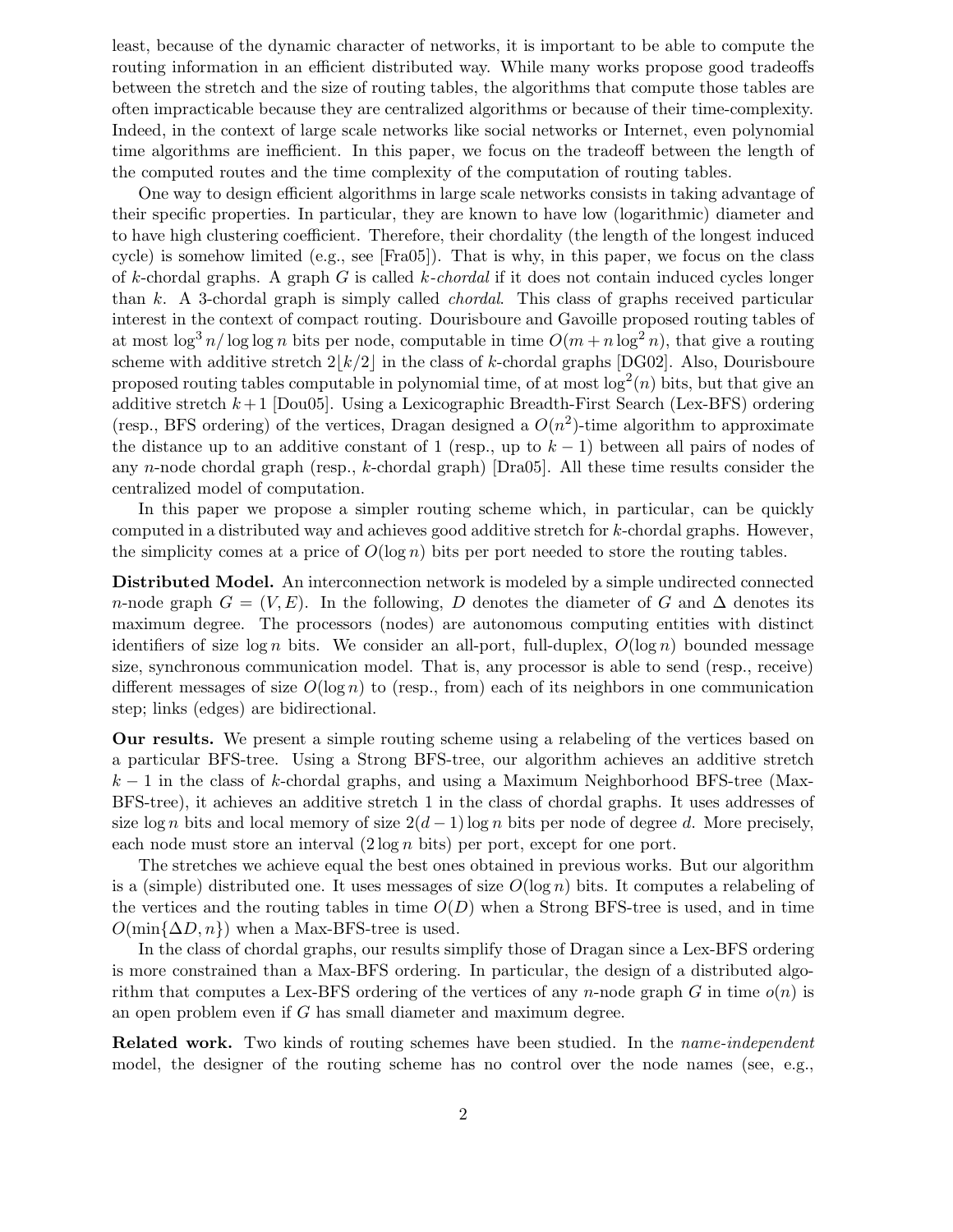[PU89, GP96, GG01]). Here we focus on *labeled routing*, where the designer of the routing scheme is free to name the nodes with labels containing some information about the topology of the network, the location of the nodes in the network, etc. In this context, a routing scheme with multiplicative stretch  $4k-5$ ,  $k \geq 2$ , and using  $\tilde{O}(n^{1/k})$  bits per node<sup>1</sup> in arbitrary graphs is designed in [TZ01]. In the case of trees, optimal labeled routing schemes using  $\tilde{O}(1)$  bits per node have been proposed in [FG01, TZ01]. In [FG01], it is shown that any optimal routing scheme using addresses of  $\log n$  bits requires  $\Omega(\sqrt{n})$  bits of local memory-space. Several network classes have been studied, like planar graphs [Tho04], graphs with bounded doubling dimension [AGGM06], graphs excluding a minor [AG06], etc.

A particular labeled routing scheme is *interval routing*. Defined in [SK85], interval routing has received particular interest [Gav00]. In such a scheme, the nodes of the network are labeled using integers, and outgoing arcs in a node are labeled with a set of intervals. The set of all the intervals associated to all the outgoing edges of a node forms a partition of the name range. The routing scheme consists in sending the message through the unique outgoing arc labeled by an interval containing the destination's label. The complexity measure is the maximum number of intervals used in the label of an outgoing arc. An asymptotically tight complexity of  $n/4$ intervals per arc in an n-node network is given in [GP99]. Moreover, almost all networks support an optimal interval routing scheme using at most 3 intervals per outgoing link [GP01]. Specific graph classes have been studied in this context (e.g., bounded treewidth graphs [NN98]).

## 2 Generalities on BFS-orderings and BFS-trees

In the following,  $G = (V, E)$  denotes a connected *n*-node graph. Let  $H = (V(H), E(H))$  be a subgraph of G, i.e.,  $V(H) \subseteq V$  and  $E(H) \subseteq \{ \{u, v\} \in E \mid u, v \in V(H) \}$ .  $d_H(x, y)$  denotes the distance in H between  $x, y \in V(H)$ .  $N_H(x)$  denotes the neighborhood of  $x \in V(H)$  in H. The length  $|P|$  of a path P is its number of edges. A vertex  $v \in V$  is *simplicial* if its neighborhood induces a clique. An ordering  $\{v_1, \dots, v_n\}$  on the vertices of G is called a *perfect elimination ordering* (PEO) if, for any  $1 \leq i \leq n$ ,  $v_i$  is simplicial in  $G_i$ , where  $G_i$  is the graph induced by  $\{v_i, \dots, v_n\}$ . In the context of a vertex ordering, we denote  $w < v$  if w has a smaller index in this ordering. Note that in a PEO, if  $z < w < v$ ,  $\{z, w\} \in E$  and  $\{z, v\} \in E$ , then  $\{w, v\} \in E$ .

Theorem 1 *[FG65] A graph is chordal iff it admits a PEO.*

Let  $r \in V$ . A *Breadth-First Search* (BFS) ordering of G rooted at r is an ordering of its vertices such that r is the greatest vertex and, for any  $u, v \in V(G) \setminus \{r\}, v < u$  implies that the greatest neighbor of u is greater than or equal to the greatest neighbor of v. A *Maximal Neighborhood Breadth-First Search* (MaxBFS) ordering of G rooted at r is a BFS ordering of its vertices with the following additional constraint: for any  $u, v \in V(G) \setminus \{r\}$  with the same greatest neighbor,  $v < u$  implies that the number of neighbors of u greater than u is at least the number of neighbors of v greater than  $u$ . The following theorem will be widely used.

Theorem 2 *[BKS05, CK] A graph* G *is chordal if and only if any MaxBFS ordering is a PEO.*

Given an ordering  $\mathcal O$  of the vertices of G, the spanning tree *defined* by  $\mathcal O$  is the spanning tree obtained by choosing for each vertex, but the root, its greatest neighbor as the parent. Such a tree defined by a BFS ordering (resp., by a MaxBFS ordering) will be called a Strong BFS-tree<sup>2</sup> (resp., MaxBFS-tree). Such a tree is rooted at the greatest vertex in the ordering.

<sup>&</sup>lt;sup>1</sup>The notation  $\tilde{O}$ () indicates complexity similar to  $O($ ) up to polylogarithmic factors.

<sup>2</sup>The name BFS-tree is often used in distributed computing literature to denote any shortest paths tree. To emphasize the particular properties of BFS-trees that are used in this work, the authors decided to add "Strong" in the name, even though the BFS-trees found in many textbooks are Strong BFS-trees in this sense.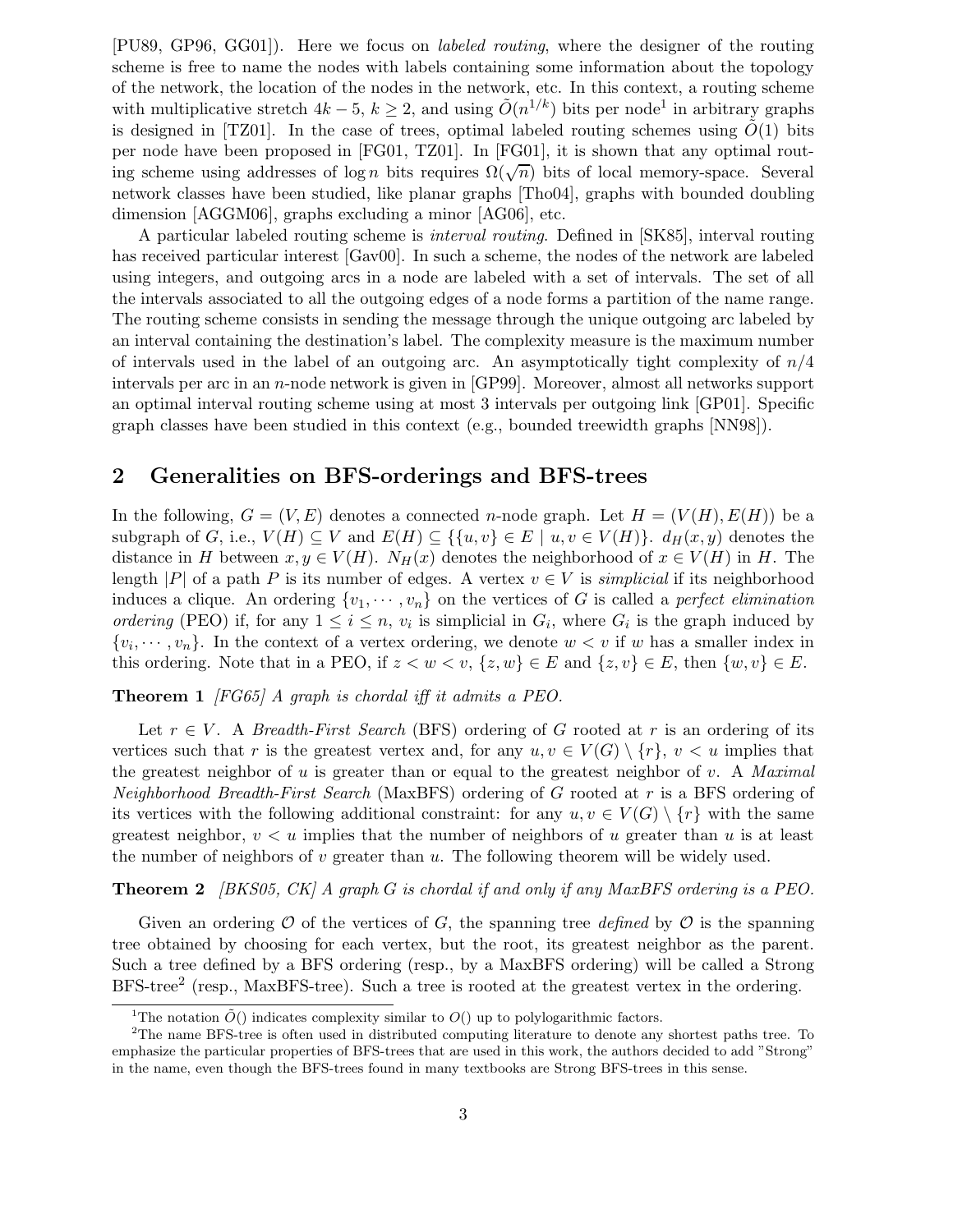## 3 Routing Scheme using Strong BFS and MaxBFS

This section is devoted to presenting a simple routing scheme based on Strong BFS-trees. We prove that this scheme achieves a good additive stretch in k-chordal graphs, and an improvement of this routing scheme is provided for chordal graphs.

First, let us present some notation. Let T be a spanning tree of a graph G. Given  $x, y \in V$ ,  $T_{x\rightarrow y}$  denotes the path in T between x and y. When T is defined by some BFS ordering, for any  $v, w \in V, v > w$  denotes that v has a bigger index than w in this ordering. When T is rooted at  $r \in V(T)$ , its vertices are partitioned into *layers*: the layer  $\ell(v)$  of a vertex v corresponds to  $d_G(v,r)$ . Note that  $\{u,v\} \in E \Rightarrow |\ell(u)-\ell(v)| \leq 1$ . In this paper we consider rooted trees, so we may say that two vertices are in the same *branch* if their least common ancestor is equal to one of them. Finally, given a routing scheme  $\mathcal{R}$ ,  $Str(\mathcal{R}(G),xy)$  denotes the difference between the length of the path computed by  $\mathcal R$  and the real distance in G between x and y. The (additive) stretch  $Str(\mathcal{R}(G))$  of  $\mathcal R$  in G corresponds to  $\max_{x,y\in V} Str(\mathcal{R}(G),xy)$ .

### 3.1 General Routing Scheme

Let G be a graph and T be any Strong BFS-tree of G. Roughly, the routing scheme we propose proceeds as follows to send a message from any source  $x \in V(G)$  to any destination  $y \in V(G)$ . The message follows the path from  $x$  to  $y$  in  $T$ , but if at some step the message can go through an edge  $e \in E(G) \setminus E(T)$  that leads to the branch of T containing y, then it will use this *shortcut*. More formally, our routing scheme  $\mathcal{R}(G,T)$  is defined as follows.

If  $x = y$ , stop.

If there exists  $w \in N_G(x)$  ancestor of y in T, choose such a vertex w minimizing  $d_T(w, y)$ ; Otherwise, choose the parent of  $x$  in  $T$ .

For instance, Figure 1 represents 3 graphs where the spanning trees are depicted with bold edges. In Figure 1(a), a message from 1 to 2 will follow the path  $\{1, 4, 6, 7, 5, 2\}$ . In Figure 1(c), the same message will follow  $\{1, 4, 5, 2\}$ . Let us make some simple remarks.

- 1. The routing scheme  $\mathcal{R}(G,T)$  is well defined. Indeed, the message will eventually reach its destination since its distance to y in  $T$  is strictly decreasing at each step. Note that even if T is an arbitrary rooted spanning tree of  $G$ , the distance from  $y$  in T may increase at most once, if the message is passed from a descendant of  $y$  to an ancestor at a larger distance from y.
- 2. Once a spanning tree T rooted at an  $r \in V(G)$  has been defined, this scheme can be efficiently implemented. It is sufficient to label the vertices such that any rooted subtree of T corresponds to a single interval. For any  $u \in V(G)$  and any neighbor v of u but its parent, u stores the interval corresponding to the subtree of  $T$  rooted at  $v$ . Then, the routing function chooses the port corresponding to the inclusion-minimal interval containing the destination's address, and it chooses the parent of the current location if no such interval exists. Note that this is not an interval routing scheme because some intervals may be contained in others.
- 3. Since we assume that  $T$  is a BFS-tree, it is easy to see that the route computed by the routing scheme  $\mathcal{R}(G,T)$  between two arbitrary nodes contains at most one edge that is not an edge of T. Indeed, after having taken such a *shortcut*, the message reaches y by following the path in  $T$ , which is a shortest path in  $G$  since  $T$  is a BFS-tree.

This section is devoted to proving the following theorem.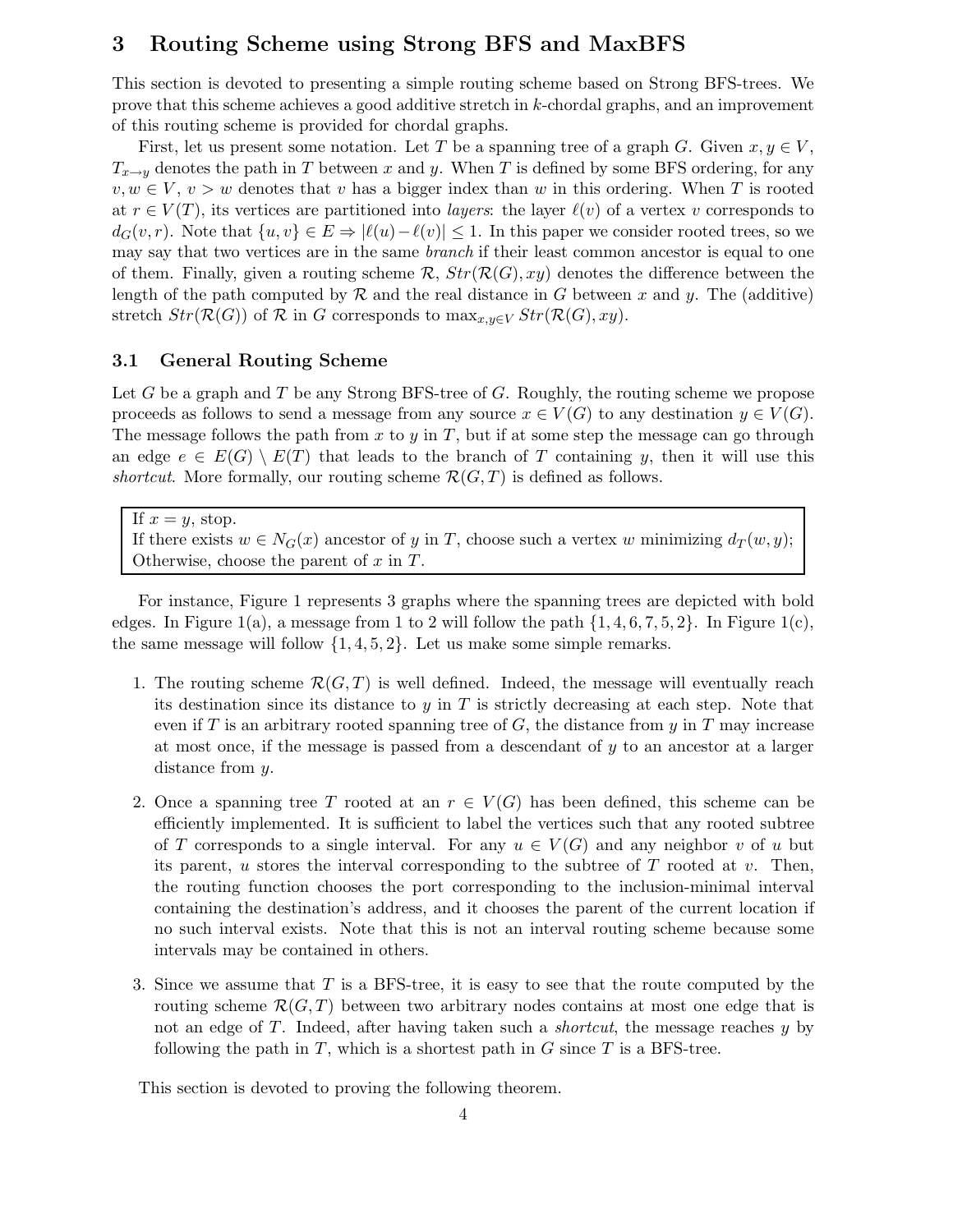

Figure 1: Lemmata 3 and 4 give optimal bounds.

**Theorem 3** Let  $k \geq 3$  and let G be a k-chordal graph.

- Let T be any *Strong BFS-tree of G. Then*  $Str(\mathcal{R}(G,T)) \leq k-1$ .
- Let  $k = 3$  and let T be any *MaxBFS-tree of G. Then*  $Str(\mathcal{R}(G, T)) \leq 1$ .
- *Both bounds are tight.*

## 3.2 Stretch in k-Chordal Graphs

Let  $k \geq 3$  and let G be a k-chordal graph and T be a (rooted) Strong BFS-tree of G. Let  $x, y \in V$  be an arbitrary source and destination, respectively. The proof is a case by case analysis to bound  $Str(\mathcal{R}(G,T),xy)$ . Let  $R_{xy}$  be the route from x to y computed by  $\mathcal{R}(G,T)$ . In the following, we compare the length of  $R_{xy}$  with the length of some shortest path between x and  $y$  in  $G$ . Several parts of the following discussion are depicted in Figure 2, where bold lines represent edges, thin lines represent paths belonging to  $T$  and dotted lines represent paths with edges not necessarily belonging to T.

### 3.2.1 Restriction w.l.o.g.

In this subsection, we prove that it is sufficient to consider x and y with a smallest common ancestor  $r_0$  such that there is a shortest path P between x and y in G with no internal vertices of P in  $V(T_{r_0 \to y}) \cup V(T_{x \to r_0})$ .

If x is an ancestor or adescendant of y,  $R_{xy}$  is the path between x and y in T. Since T is a BFS-tree, this is a shortest path. From now on, we assume that  $x$  and  $y$  have a least common ancestor  $r_0 \in V(G)$  distinct from x and y. By definition of  $\mathcal{R}(G,T)$ ,  $R_{xy}$  either passes through  $r_0$ , or it uses an edge  $\{e, f\} \in E(G) \setminus E(T)$  with  $e \in V(T_{x \to r_0}) \setminus \{r_0\}$  and  $f \in V(T_{r_0 \to y}) \setminus \{r_0\}$ . I.e., the route  $R_{xy}$  from x to y is either  $T_{x\to e} \cup \{e, f\} \cup T_{f\to y}$ , or  $T_{x\to r_0} \cup T_{r_0\to y}$ .

First, we need a technical lemma that shows that the roles of  $x$  and  $y$  are somehow symmetric.

**Lemma 1**  $Str(\mathcal{R}(G,T),xy) = Str(\mathcal{R}(G,T),yx)$  and the computed routes are almost identical.

**Proof.** Let  $R_{yx}$  be the route computed by  $\mathcal{R}(G,T)$  from y to x. If  $R_{xy}$  passes through  $r_0$ , then  $R_{yx}$  does so, and  $R_{xy} = R_{yx}$ . If  $R_{xy} \neq R_{yx}$ , then  $R_{yx}$  must contain an edge  $\{e', f'\} \in$  $E(G) \setminus E(T)$  not  $\{e, f\}$  (see Fig. 2(a)), and  $e' \in V(T_{e \to r_0}) \setminus \{e\}$  and  $f' \in V(T_{r_0 \to f}) \setminus \{f\}$ . Because T is a Strong BFS-tree,  $e'$  is the parent of e and f is the parent of f'. Indeed,  $d_G(r_0, f) < d_G(r_0, f') \leq d_G(r_0, e') + 1 \leq d_G(r_0, e) \leq d_G(r_0, f) + 1$ . To conclude, if  $R_{xy} \neq R_{yx}$ ,  $R_{xy} = T_{x \to e} \cup \{e, f\} \cup \{f, f'\} \cup T_{f' \to y}$ , and  $R_{yx} = T_{y \to f'} \cup \{f', e'\} \cup \{e', e\} \cup T_{e \to x}$ .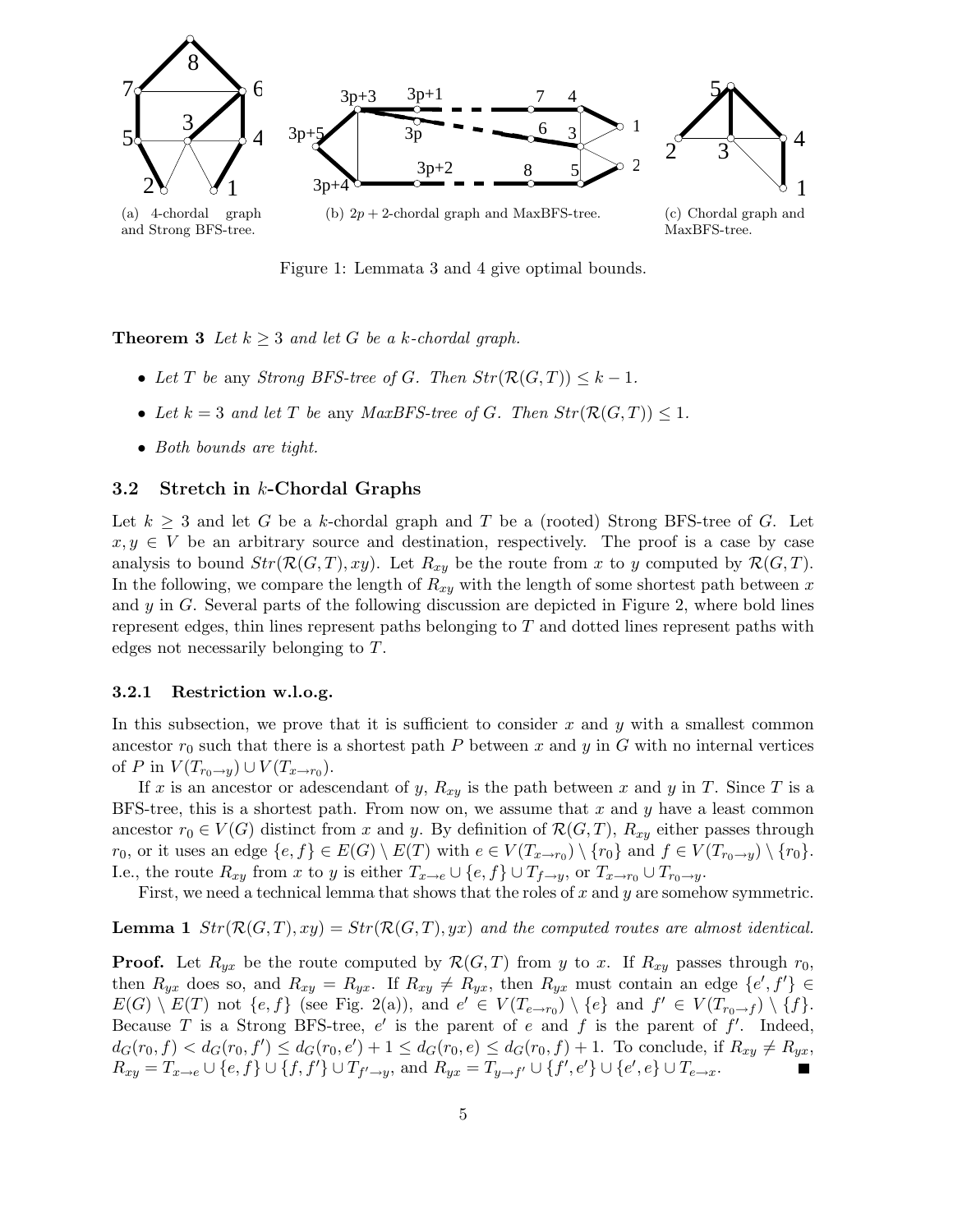

Figure 2: Illustrations of the bounds of  $Str(\mathcal{R}(G,T),xy)$ .

Let  $P_0$  be any shortest path in G between x and y. Let y' be the first vertex of  $P_0$  in  $V(T_{r_0 \to y})$ , and x' be the last vertex of  $P_0$ , before y', in  $V(T_{x \to r_0})$ . Let P' be the subpath of  $P_0$ between x' and y'. Because T is a Strong BFS-tree,  $P = T_{x \to x'} \cup P' \cup T_{y' \to y}$  is a shortest path between x and y in  $G$ . The following technical lemma restricts our investigation to the case when P has no internal vertices in  $V(T_{r_0 \to y}) \cup V(T_{x \to r_0})$ .

**Lemma 2** *Either*  $Str(\mathcal{R}(G,T), xy) = 0$ *, or*  $Str(\mathcal{R}(G,T), xy) = Str(\mathcal{R}(G,T), x'y')$ *.* 

**Proof.** If  $x' = y' = r_0$ , then it is easy to see that  $P = R_{xy}$ . By definition, x' and y' must be both equal to or different from  $r_0$ . Therefore, let us assume both are different from  $r_0$ . Recall that  $R_{xy} = T_{x\to e} \cup \{e, f\} \cup T_{f\to y}$ , or  $R_{xy} = T_{x\to r_0} \cup T_{r_0\to y}$ . In the second case, we set  $e = f = r_0$ . The proof is a case by case analysis according to the relative positions of  $x'$  and  $e$  in  $T_{x\to r_0}$ , and of y' and f in  $T_{r_0 \to y}$ .

If  $T_{x\to e} \subseteq T_{x\to x'}$  and  $T_{f\to y} \subseteq T_{y'\to y}$ , then  $Str(\mathcal{R}(G,T), xy) = 0$  because  $|P'| \geq 1$ .

Let us assume that  $T_{x\to x'} \subset T_{x\to e}$  and  $T_{f\to y} \subset T_{y'\to y}$ . This case is illustrated in Figure 2(b). Note that in this case  $e \neq f$ , therefore  $\{e,f\} \in E(G)$ . Let  $a = |T_{x\to e}| - |T_{x\to x'}| > 0$ , and let  $b =$  $|T_{y'\rightarrow y}| - |T_{f\rightarrow y}| > 0$ . We study the layers of  $x, x', y$  and  $y'$  to prove that  $Str(\mathcal{R}(G,T), xy) = 0$ . Let  $L = \ell(e)$  be the layer of e. Then,  $\ell(x') = L + a$ . Because  $\{e, f\} \in E(G)$  and T is a Strong BFS-tree,  $L-1 \leq \ell(f) \leq L+1$ . Therefore,  $L-1-b \leq \ell(g') \leq L+1-b$ . However, because T is a Strong BFS-tree and P' is a shortest path between x' and y', we must have  $\ell(x') \leq \ell(y') + |P'|$ . Thus,  $\ell(x') \leq L + 1 - b + |P'|$ . Finally, we get that  $a + b - 1 \leq |P'|$ . Since  $b > 0$ , then  $a \leq |P'|$ . To conclude, let us observe that  $|Q| = |T_{x \to x'}| + a + 1 + |T_{y' \to y}| - b = |P| - |P'| + a + 1 - b \le |P|$ . Hence,  $Str(\mathcal{R}(G,T),xy) = 0.$ 

If  $T_{y \to y'} \subset T_{f \to y}$  and  $T_{e \to x} \subset T_{x' \to x}$ , we prove in a similar way that  $Str(\mathcal{R}(G,T),yx) = 0$ . By Lemma 1, we get that  $Str(\mathcal{R}(G,T),xy) = 0$ .

Finally, if  $T_{x\to x'} \subseteq T_{x\to e}$  and  $T_{y'\to y} \subseteq T_{f\to y}$ , the route computed by  $\mathcal{R}(G,T)$  from  $x'$  to  $y'$ is clearly  $T_{x'\to e} \cup \{e, f\} \cup T_{f\to y'}$ . Moreover,  $Str(\mathcal{R}(G,T), xy) = |T_{x'\to e} \cup \{e, f\} \cup T_{f\to y'}| - |P'| =$  $Str(\mathcal{R}(G,T),x'y').$ 

#### 3.2.2 When the computed route and the shortest path are vertex disjoint

It remains to consider the case when x and y have a smallest common ancestor  $r_0$  such that there is an xy-shortest path P in G with no internal vertices of P in  $V(T_{r_0 \to y}) \cup V(T_{x \to r_0})$  (cf. Figures  $2(c)$ ,  $2(d)$   $2(e)$ ). Basically, the proof proceeds by considering the distances in the cycle  $T_{x\to r_0} \cup T_{y\to r_0} \cup P$  and finding convenient chords in it.

**Claim 1** If  $r_0 \notin N_G(P)$ , there exist u in  $T_{x \to r_0}$ , and v in  $T_{y \to r_0}$ , such that  $u, v \in N_G(P)$ . *Moreover, if* G *is chordal,* u and v may be chosen adjacent:  $\{u, v\} \in E(G) \setminus E(T)$ *.*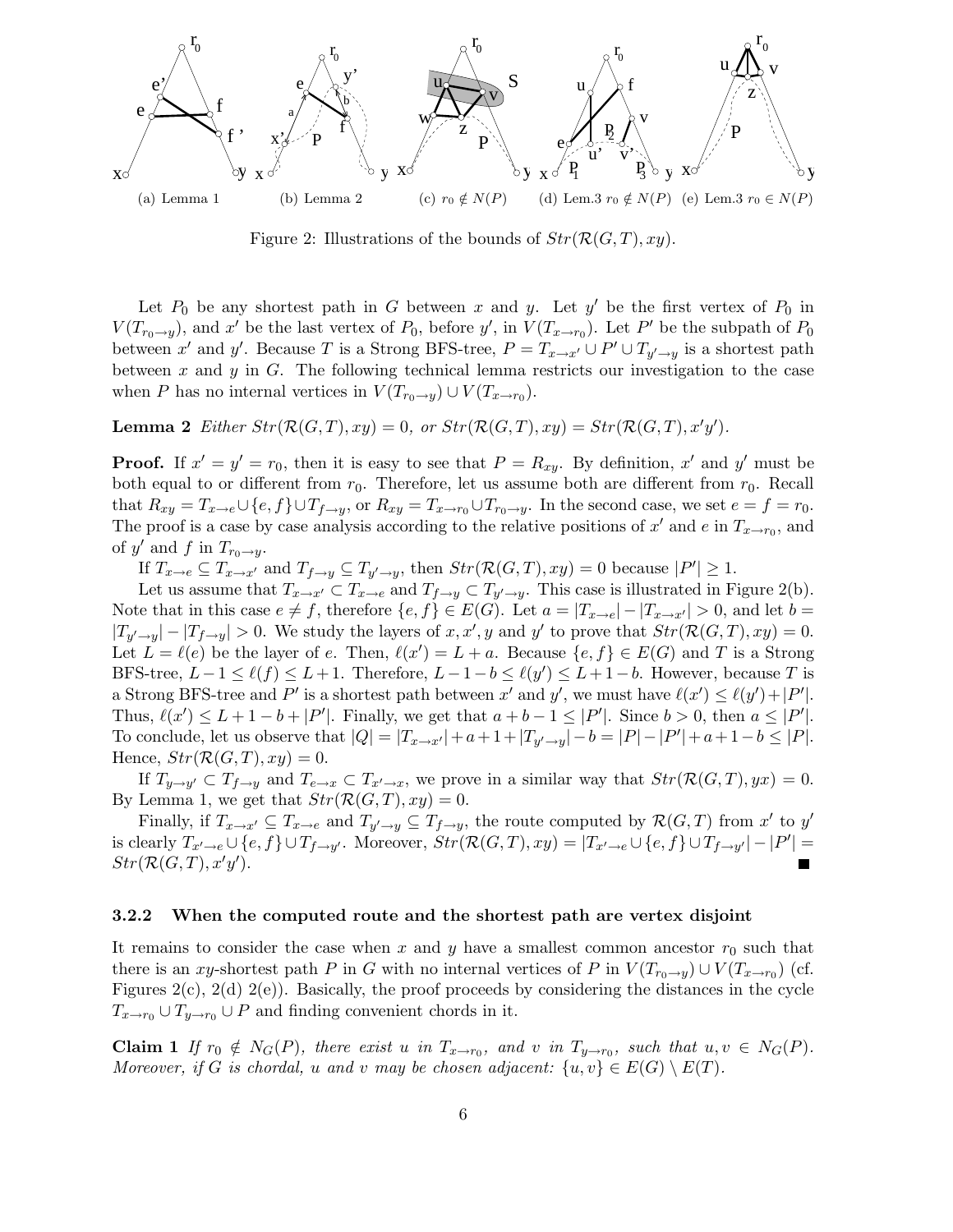**Proof.** Since  $r_0 \notin N_G(P)$ , let C be the connected component of  $G \setminus N_G(P)$  that contains  $r_0$ . Let  $N = N_G(C)$ . Clearly,  $N \subseteq N_G(P)$  and there exists an inclusion-minimal separator  $S \subseteq N$ separating  $r_0$  from x and y. Let u (resp., v) be a vertex of S in the path between x (resp., y) and  $r_0$  in T (see Fig. 2(c)). If G is chordal, S induces a clique since S is a minimal separator [Gol04], therefore  $\{u,v\} \in E(G)$ . Finally,  $\{u,v\} \notin E(T)$  because the opposite would imply that u or v is the smallest common ancestor of x and y, i.e.,  $r_0 \in \{u, v\}$ , a contradiction since  $u, v \in S$ .

**Lemma 3** Let  $k \geq 3$ . Let G be a k-chordal graph and let T be a spanning tree defined by any *BFS ordering. Then, for any*  $x, y \in V(G)$ *,*  $Str(\mathcal{R}(G,T), xy) \leq k - 1$ *.* 

**Proof.** By the previous subsection, it remains to prove the following case:  $r_0$  is the smallest common ancestor of x and y, and some shortest path  $P$  between x and y has no internal vertex in  $T_{x\to r_0} \cup T_{r_0\to y}$ . Recall that, if the route  $R_{xy}$  computed by  $\mathcal{R}(G,T)$  takes a shortcut, this edge is denoted  $\{e, f\}$ . There are two cases to be considered.

We first assume that  $r_0$  is not in the neighborhood of P,  $N_G(P)$  (cf., Figure 2(d)).

Let us choose u and v as defined in Claim 1 and such that  $d_G(r_0, u) + d_G(v, r_0)$  is minimum. Let  $u' \in N_G(u) \cap P$  and  $v' \in N_G(v) \cap P$  such that  $d_G(u', v')$  is minimum. Let  $P = P_1 \cup P_2 \cup P_3$ , where  $P_1$  is the subpath of P between x and  $u'$ ,  $P_2$  is the subpath of P between  $u'$  and  $v'$ , and  $P_3$  is the subpath of P between  $v'$  and y. In the following we assume that u' is between  $v'$  and x in P. Otherwise, the proof is similar by setting  $P_1$  is the subpath of P between x and  $v'$ ,  $P_2$ is the subpath of P between  $v'$  and  $u'$ , and  $P_3$  is the subpath of P between  $u'$  and y.

Because T is a Strong BFS-tree,  $|T_{x\to u}| \leq 1 + |P_1|$  and  $|T_{v\to y}| \leq 1 + |P_3|$ .

• First, let us assume that  $e \in T_{r_0 \to u}$  and  $f \in T_{v \to r_0}$  (possibly  $e = f = r_0$ ).

In particular, this means that there are no edges between a vertex in  $T_{e\rightarrow u}$  and  $T_{v\rightarrow f}$  but  $\{e,f\}$ . Therefore, by the choice of  $u, u', v, v'$ , the cycle  $C = \{u, u'\} \cup P_2 \cup \{v', v\} \cup T_{v \to f} \cup$  ${e, f} \cup T_{e \to u}$  has no chord. Thus,  $|C| = 3 + |P_2| + |T_{v \to f}| + |T_{e \to u}| \le k$ .

It follows that 
$$
|R_{xy}| = |T_{x\to u}| + |T_{u\to e}| + 1 + |T_{f\to v}| + |T_{v\to y}| \le k - |P_2| + |P_1| + |P_3|
$$
.  
If  $|P_2| > 0$ ,  $|R_{xy}| - |P| = Str(\mathcal{R}(G, T), xy) \le k - 1$ .

Therefore, let us consider the case when  $|P_2| = 0$ , i.e.,  $u' = v'$ . We first consider the case when  $u > v$  (in the BFS ordering defining T). We aim at proving that  $|T_{v\to y}| \leq |P_3|$ . For purpose of contradiction, let us assume that  $|T_{v\rightarrow y}| = |P_3| + 1$ . Let  $w_1$  be the child of v in  $T_{v\rightarrow y}$ . For any  $1 \leq i \leq |P_3| + 1$  and let  $u_i$  be the  $i^{th}$  vertex on the path  $P_3$   $(u' = u_1)$ , and let  $w_i$  be the  $i^{th}$  vertex on the path  $T_{w_1 \to y}$ . Note that, because  $|T_{w_1 \to y}| = |P_3|$ ,  $u_{|P_3|+1} = w_{|P_3|+1} = y$ . Because u' is adjacent to u and  $u > v$ , it follows that  $u' > w_1$ . By a trivial induction on  $i \leq |P_3|$ , we get that, for any  $1 \leq i \leq |P_3|$ ,  $u_i > w_i$ . Moreover,  $w_{|P_3|}$ and  $u_{|P_3|}$  are in the same layer, they are both adjacent to y and  $u_{|P_3|} > w_{|P_3|}$ . Hence,  $\{w_{|P_3|}, y\}$  cannot belong to T, a contradiction.

Therefore, 
$$
|T_{v\to y}| \le |P_3|
$$
. Hence,  $|R_{xy}| = |T_{x\to u}| + |T_{u\to e}| + 1 + |T_{f\to v}| + |T_{v\to y}| \le$   
 $k - |P_2| + |P_1| + |P_3| - 1 = k + |P_1| + |P_3| - 1 \le |P| + k - 1$ .

Now, let us consider the case when  $u < v$ . We prove that  $R_{yx}$  (the computed route from y to x) has length at most  $|P| + k - 1$ . By Lemma 1, it proves that  $|R_{xy}| \leq |P| + k - 1$ . If  $R_{yx} = R_{xy}$ , the proof is similar to the previous one (by symmetry). Therefore, let us assume that  $R_{yx} \neq R_{xy}$ . By Lemma 1,  $R_{yx}$  uses a shortcut  ${e', f' \in E(G) \setminus E(T)}$  such that e' is the parent of e and f' is a child of f. If  $e' \in T_{r_0 \to u}$  and  $f' \in T_{v \to r_0}$ , again, the proof is similar to the previous one by symmetry. Hence, the only remaining case is  $e' \in T_{r_0 \to u} \setminus \{u\}, f'$  is the child of  $v = f$  (because of the relative positions of  $e, e', f, f', u, v$ ). This case is similar (by symmetry) to the case treated in the third item of this proof.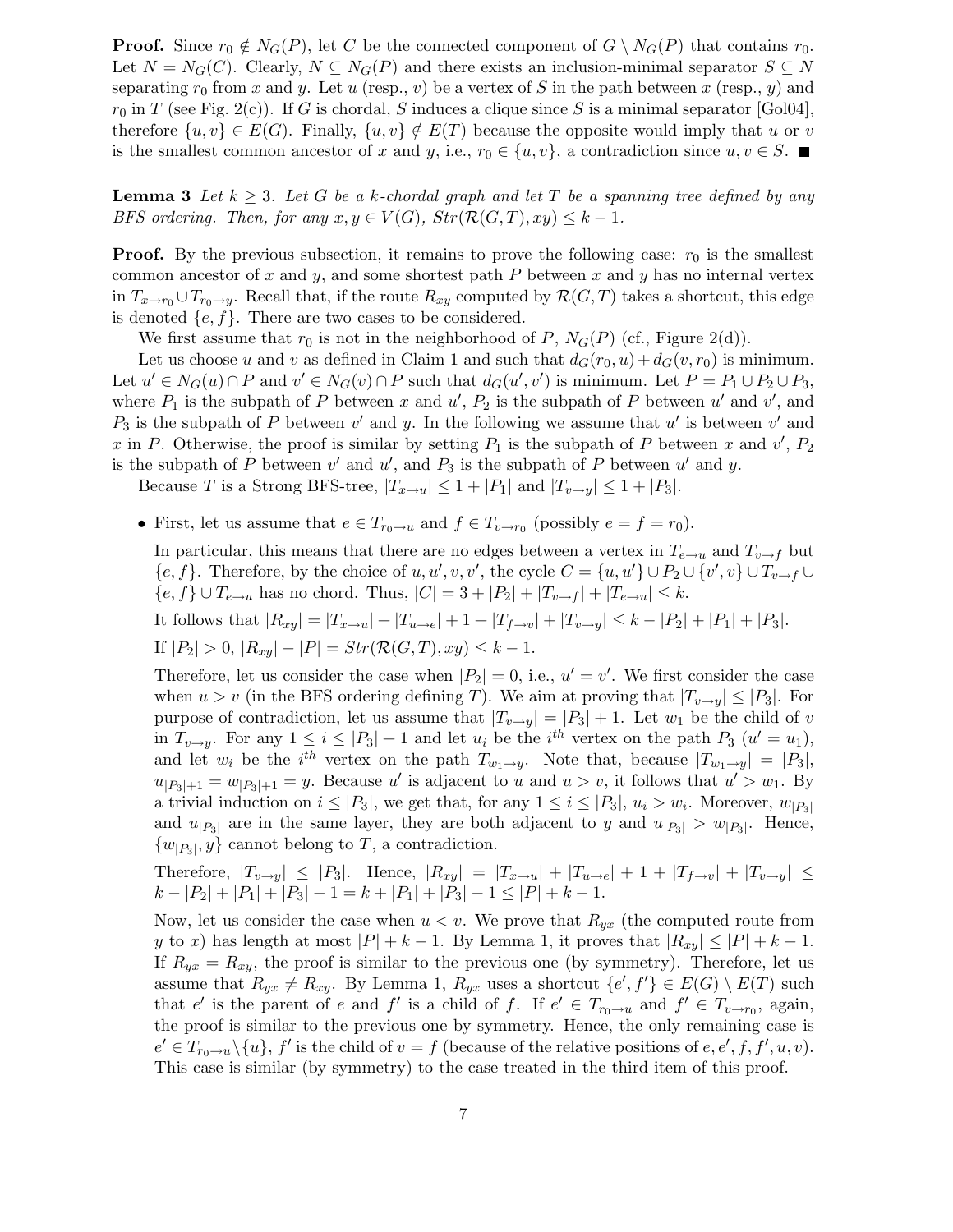- Second, let us assume that  $e \in T_{x\to u} \setminus \{u\}$  and  $f \in T_{v\to y}$  In this case,  $|R_{xy}| = |T_{x\to e}| +$  $1+|T_{f\to y}|\leq |T_{x\to u}|+|T_{v\to y}|\leq 2+|P_1|+|P_3|\leq |P|+k-1$  (because  $k\geq 3$ ). The case  $e \in T_{x \to u}$  and  $f \in T_{v \to y} \setminus \{v\}$  is symmetric. Indeed, in this case, consider  $\{e', f'\}$ the shortcut used by  $R_{yx}$ . By Lemma 1,  $f' \in T_{y \to v} \setminus \{v\}$  and  $e \in T_{x \to u}$ . Hence, applying the same proof to  $R_{yx}$ ,  $|R_{xy}| = |R_{yx}| \leq |P| + k - 1$ .
- Finally, let us assume that  $e \in T_{x \to u} \setminus \{u\}$  and  $f \in T_{v \to r_0} \setminus \{v\}$  (cf., Figure 2(d)). In this case, let us study the layers of  $e, f$  and  $y$ .

First,  $\ell(e) = \ell(u) + |T_{u\to x}| - |T_{e\to x}|$ . Because  $\{e, f\} \in E(G)$  and T is a Strong BFS-tree,  $\ell(e) - 1 \leq \ell(f) \leq \ell(e) + 1$ . Besides,  $\ell(y) = \ell(f) + |T_{f \to v}| + |T_{v \to y}|$ , and, because  $P_2 \cup P_3$ is a shortest path,  $\ell(y) \le \ell(u') + |P_2| + |P_3| \le \ell(u) + 1 + |P_2| + |P_3|$ .

Therefore,  $\ell(u) + 1 + |P_2| + |P_3| \ge \ell(u) + |T_{u \to x}| - |T_{e \to x}| - 1 + |T_{f \to v}| + |T_{v \to y}|$ . Hence,  $2+|P_2|+|P_3|\geq |T_{u\to x}|-|T_{e\to x}|+|T_{f\to y}|+|T_{v\to y}|.$ 

Now,  $|R_{xy}| = |T_{e \to x}| + 1 + |T_{f \to v}| + |T_{v \to y}| \leq |P_2| + |P_3| - |T_{u \to x}| + 2|T_{e \to x}| + 3 =$  $|P_2| + |P_3| + |T_{u \to x}| - 2(|T_{u \to x}| - |T_{e \to x}|) + 3 \leq |P_1| + |P_2| + |P_3| + 2 \leq |P| + k - 1.$ Again, the case  $e \in T_{u \to r_0} \setminus \{u\}$  and  $f \in T_{v \to y} \setminus \{v\}$  is symmetric.

To conclude, let us assume that  $r_0 \in N_G(P)$  (cf., Figure 2(e)). Let  $z \in N_P(r_0)$ . Let  $P = P_1 \cup P_2$  where  $P_1$  is the subpath of P between x and z, and  $P_2$  is the subpath of P between z and y. Because T is a Strong BFS-tree,  $|T_{x \to r_0}| \leq 1 + |P_1|$  and  $|T_{r_0 \to y}| \leq 1 + |P_2|$ . Therefore,  $|R_{xy}| \leq |T_{x \to r_0}| + |T_{r_0 \to y}| \leq |P_1| + |P_2| + 2 \leq |P| + k - 1$  (because  $k \geq 3$ ).

It is important to note that the previous result is valid whatever be the Strong BFS-tree used. However, it is easy to observe that the inequality given by Lemma 3 is optimal. Indeed, Figure 1(b) represents a k-chordal graph with  $k = 2p + 2$  ( $p \ge 1$ ) and a Strong BFS-tree T (that actually is a MaxBFS-tree) such that  $Str(\mathcal{R}(G,T)) = 2p + 1 = k - 1$ : a message from 1 to 2 will pass through the edge  $\{3p+3, 3p+4\}.$ 

Lemma 3 gives that, for any chordal graph G and for any Strong BFS-tree T,  $Str(\mathcal{R}(G,T)) \leq$ 2. The following lemma proves that we can improve a bit the stretch in case of a chordal graph by using a "better" BFS-tree, i.e., a MaxBFS-tree.

Lemma 4 *Let* G *be a chordal graph and let* T *be a spanning tree defined by any MaxBFS ordering. Then, for any*  $x, y \in V(G)$ *,*  $Str(\mathcal{R}(G,T), xy) \leq 1$ *.* 

Sketch of the Proof. Due to lack of space, the proof is sketched and the full proof can be found in [NSR08]. Again, it only remains to consider the case when  $r_0$  is the smallest common ancestor of x and y, and some x-y-shortest path P in G has no internal vertex in  $T_{x\to r_0} \cup T_{r_0\to y}$ .

If  $r_0 \notin N_G(P)$  (cf., Figure 2(c)), let u and v be defined as in Claim 1.  $\{u, v\} \in E(G)$  because G is chordal. Hence, we prove that u and v have a common neighbor z in P. If  $z \in \{x, y\}$ , we prove that either  $|T_{v\to y}| \leq |P|$  or x is adjacent to the child of v in  $T_{v\to y}$ , and in both cases  $Str(\mathcal{R}(G,T),xy) \leq 1$ . Otherwise, let  $P_1$  be the subpath of P between x and z, and let  $P_2$ be the subpath of P between z and y. By symmetry, w.l.o.g., assume  $u > v$  (otherwise, the same proof holds for  $R_{ux}$ ). Because  $u > v$ , we have  $|T_{v \to u}| \leq |P_2|$ . Finally, we prove that either  $|T_{x\to u}| \leq |P_1|$ , or  $|T_{x\to u}| = |P_1| + 1$  and v is adjacent to the child w of u in  $T_{u\to x}$ . Indeed, if  $|T_{x\to u}| = |P_1| + 1$ , we prove that  $\{w, z\} \in E(G)$  (by chordality) and  $u > v > w > z$ .  $\{v,w\} \in E(G)$  follows because we consider a MaxBFS ordering and by Theorem 2. It is then easy to conclude because  $|R_{xy}| \leq |T_{x\to u}| + 1 + |T_{v\to y}|$ .

If  $r_0 \in N_G(P)$ , the proof shows that either  $|T_{x \to r_0}| < |P_1| + 1$  or  $|T_{r_0 \to y}| < |P_2| + 1$ .

It is easy to observe that the inequality given by Lemma 4 is optimal. Indeed, consider Figure 1(c) and the route between 1 and 2. The above discussion and lemmata prove Theorem 3.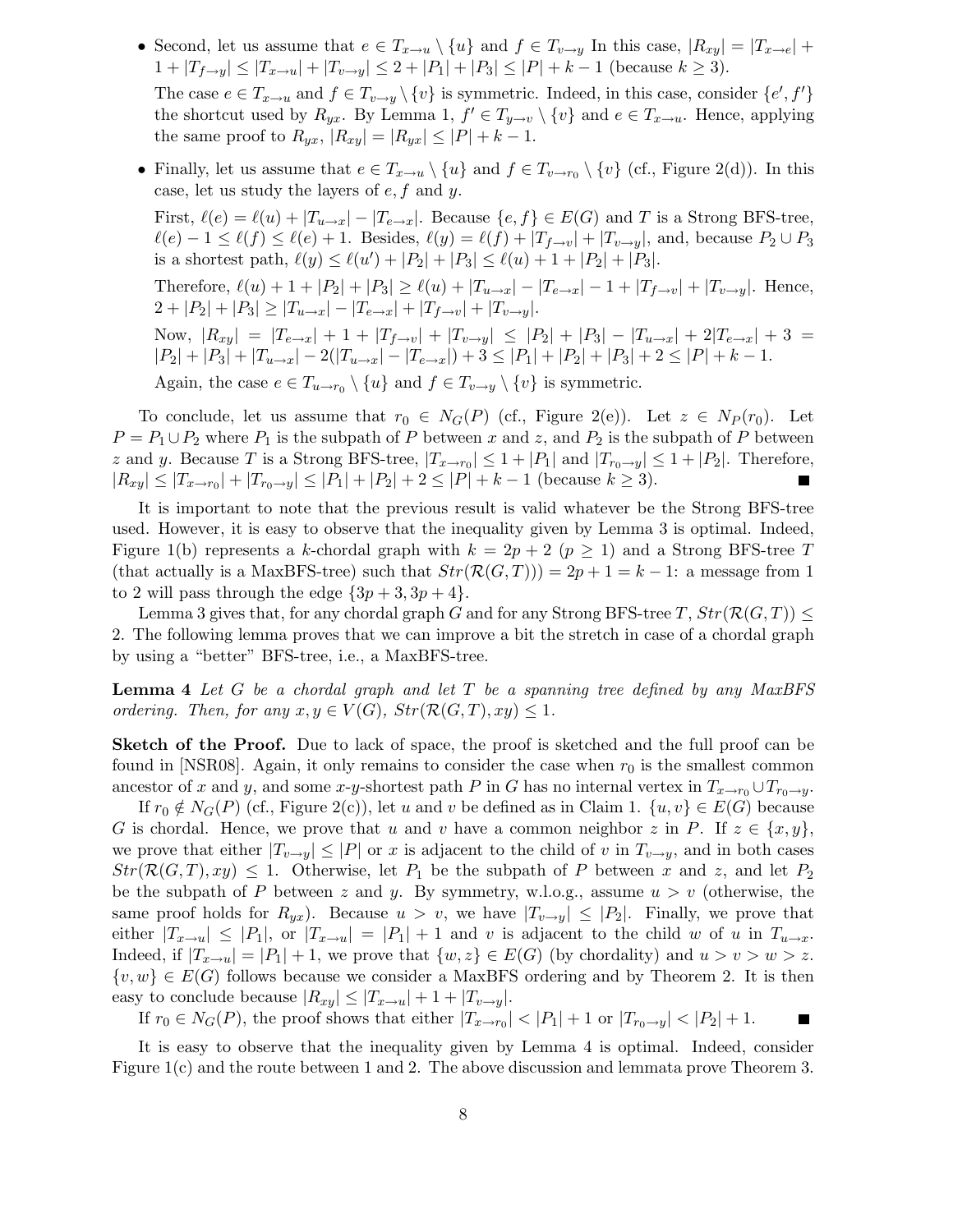## 4 Distributed algorithm

In this section, we present a simple distributed algorithm that computes the routing tables sufficient for the execution of the routing scheme described in the previous section. For space restrictions, let us give just an informal description. The algorithm consist of three phases. The first two of them aim at building a Strong BFS-tree T. Then, during the third phase each vertex x is assigned an integral label  $P(x)$  that corresponds to its position in a DFS postorder traversal of T. It is easy to check that it gives a Strong BFS-ordering of  $G$ . Moreover,  $x$  learns  $I(x)$ , the interval corresponding to the labels of its descendants in T (including x).  $P(x)$  is used as the identifier of x in the routing scheme. At each vertex y, for every neighbor x of y (except for the parent of y), the edge yx is labeled with  $I(x)$ . Let us describe the algorithm in detail.

 $1^{st}$  **Phase.** The first phase chooses an arbitrary vertex  $r \in V(G)$  as the root and gives to each vertex its *layer*, i.e. its distance from r. Moreover, each vertex informs its neighbors of its own layer. This trivially takes at most  $D+1$  steps by broadcasting a counter initially set to 1 by the root. Now, if each vertex chooses an arbitrary neighbor in the lower layer as the parent, the obtained graph is a BFS-tree. However, as soon as Strong BFS-trees or MaxBFS-tree are concerned, not any neighbor in the lower layer can be chosen as the parent.

 $2^{nd}$  Phase. The second phase aims at determining an appropriate parent for each vertex. For this purpose, we assign an ordering on the vertices based on the following labeling: the root receives an empty label and any vertex  $v \in V(G)$  in the layer  $i \geq 1$  will eventually have a full label  $label(v)$ , where  $label(v)$  is a sequence of i integers that consists of the full label of its parent u concatenated with the integer p that indicates that v is the  $p^{th}$  child of u. The labels will be constructed gradually, in a way that each vertex will be aware of the current (partial) labels of its neighbors. Notice that the lexicographic ordering of full labels gives the inverse of the Strong BFS-ordering (or MaxBFS-ordering) under construction. Transforming it into integer numbers ranging from  $n$  down to 1 can be easily computed once we have fixed  $T$  and ordered the children of each node (see the third phase).

To see how the algorithm assigns full labels, let us assume that, at some step, each vertex in layers up to  $i - 1$  has received his full label as defined previously. Moreover, assume that each vertex in layer i knows the full labels of its neighbors in layer  $i - 1$  and the partial labels of its neighbors in layer i. In particular, each vertex v in layer i knows its neighbor in layer  $i-1$ with the smallest label in the lexicographical ordering. So  $v$  can choose this node as its parent and inform all its neighbors of its choice. Once each vertex in layer i has chosen a parent, the vertices in layer  $i - 1$  establish an ordering on their children: any vertex u in layer  $i - 1$  sends an integer  $p_v$  to its child v so that v knows it is the  $p_v^{th}$  child of u (see below). This implies that the induction condition holds for layers i and  $i + 1$ . Notice that at layers 0 and 1 the condition trivially holds, since layer 0 contains a single vertex, the root  $r$ , with an empty label.

Spreading of labels. Let us describe how to spread the labels of the vertices efficiently. For any  $i \geq 1$ , each vertex v in the layer i maintains a subset  $PP(v)$  (for potential parent) of its neighbors in layer  $i - 1$  that initially contains all these neighbors. Once a vertex v in layer i has received a label with integer  $p_v$  (that corresponds to its position among its siblings), it transmits the pair  $(i, p_v)$  to all its neighbors. Once a vertex v in the layer  $j > i$  has received such a message  $(i, p)$  from all of its neighbors u in  $PP(v)$ , it keeps in  $PP(v)$  the vertices that have the smallest  $p$ . Then,  $v$  transmits the corresponding pair to all its neighbors. Moreover, receiving such a message from any neighbor  $u'$ ,  $v$  adds  $p$  to the locally stored (partial) label of  $u'$ . Proceeding in this way, once any vertex  $v$  in layer i has received a label, any vertex in layer  $i+1$  knows its potential parents, i.e., its neighbors in  $PP(v)$ , and the corresponding label.

Ordering of children in Strong BFS-tree. Once each vertex in layer  $i$  has chosen a parent,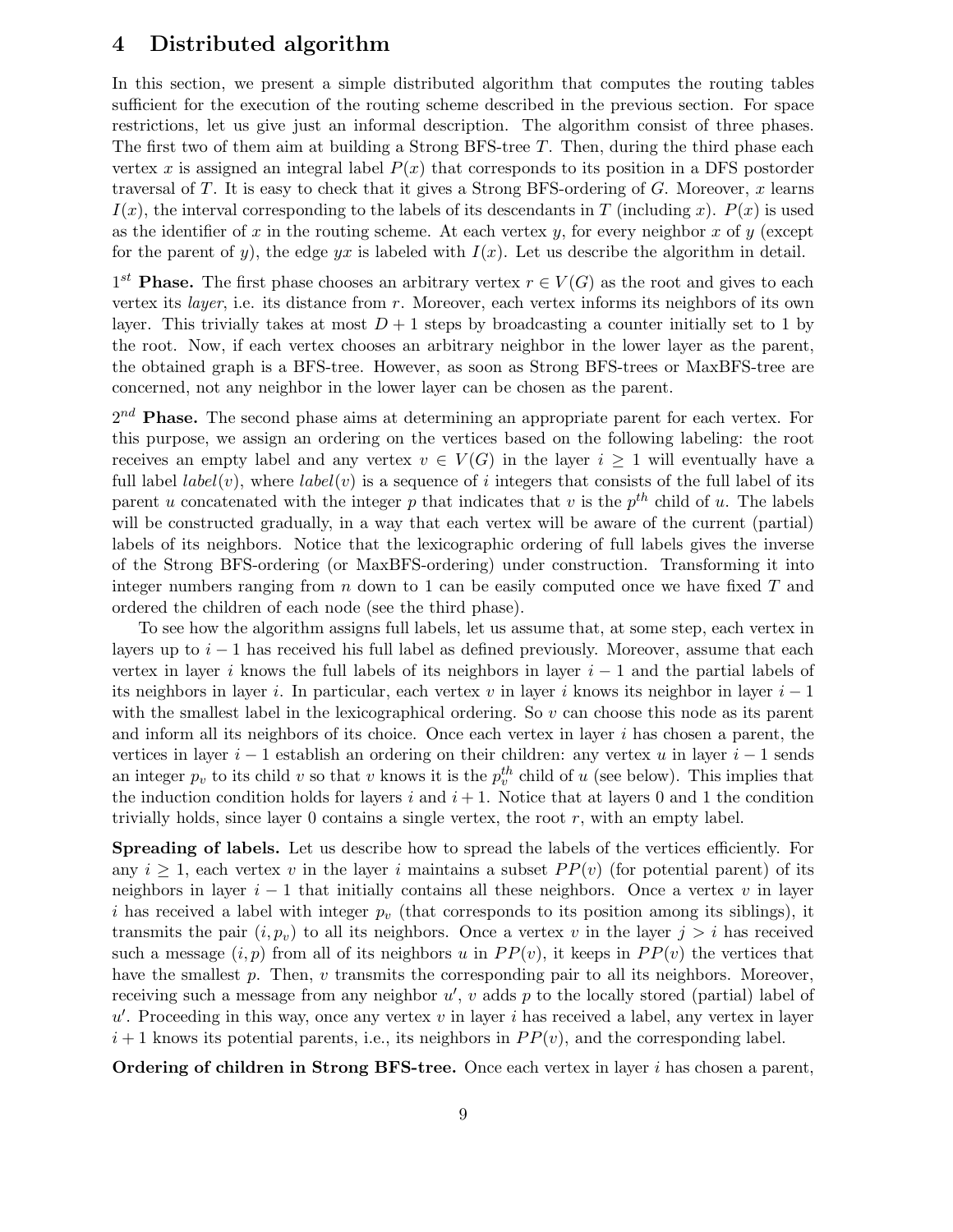the vertices in layer  $i - 1$  establish an ordering on their children. If we want to obtain a Strong BFS-tree without additional properties, any ordering is valid. Therefore, each vertex in the layer  $i - 1$  arbitrarily orders its children and sends them their position in this ordering. Then, each vertex in layer i has a full label. This takes one step per layer, i.e., this takes time  $O(D)$ in total.

**Ordering of children in MaxBFS-tree.** In this case, each vertex in layer  $i - 1$  will order its children according to the number of neighbors with smaller labels they have. In other words, each vertex in layer  $i - 1$  orders its children according to the number of their neighbors that will have larger numbers in the final ordering. Notice that as soon as the vertices of layer  $i$  have chosen their parent and broadcasted them to their neighbors, a vertex  $v$  in layer  $i$  only needs to learn its position in the ordering relatively to its siblings in  $T$ . Therefore, children of different vertices from layer  $i - 1$  can be ordered in parallel.

A vertex u in layer  $i-1$  orders its children as follows. Let us assume u has already ordered its first p neighbors ( $p \geq 0$ ). These neighbors of u have full label while remaining neighbors of u only have partial label. u chooses its  $p + 1<sup>th</sup>$  child v as the one with the greatest number of neighbors that either have a parent greater than  $u$  or that are siblings of  $v$  with a full label.  $v$ receives  $p + 1$  from u and completes its label (that becomes full). Then, v informs its siblings that it has received a full label, and each child of  $u$  updates the number of its neighbors that already have full label. In this way, u orders its  $d(u)$  children in  $O(d(u))$  time. So, in total, this step is executed in  $O(\Delta)$  time per layer. Therefore, in at most  $O(\min{\{\Delta D, n\}})$  steps, any vertex has chosen a unique vertex as its parent and the tree  $T$  rooted in  $r$  is well defined.

 $3^{rd}$  **Phase.** The third phase consists in assigning to each vertex v his position in the ordering and the interval of positions of vertices that belong to  $T_v$ , the subtree of T rooted in v. It is easy to do so by two stages, the first one consisting in propagation of messages from the leaves toward the root and the second one from the root toward the leaves. During the first stage, the leaves of T send 1 to their parents, and any vertex u with children  $v_1, \dots, v_r$  receives from  $v_i$   $(1 \leq i \leq r)$  the number  $\ell_i$  of vertices belonging to the subtree of T rooted in  $v_i$  and sends to its parent  $1 + \sum_{i \leq r} \ell_i$ . During the second stage, the root is assigned the position n and the interval  $[1,\ldots, |V(G)|]$ ; each vertex v takes the last position in the interval it has received and partitions the rest into subintervals corresponding to each of its children. It is easy to check that the resulting ordering corresponds to a DFS postorder traversal of T. This phase takes at most 2D steps. The discussion of this section can be summarized with the following theorem.

Theorem 4 *In any* n*-node network* G *with diameter* D *and maximum degree* ∆*, the distributed protocol described above computes routing tables of* O(∆ log n) *bits per node, for the execution of the routing scheme* R(G,T)*. Our protocol is executed in time* O(D) *if the desired tree* T *is an arbitrary Strong BFS-tree, and in time*  $O(\min\{\Delta D, n\})$  *if* T *is a MaxBFS-tree.* 

# 5 Open Problems

Many questions remain open in this study. In particular, is it possible to design a routing scheme achieving same stretch and time-complexity but using smaller routing tables? Which stretch can we achieve when few large cycles are allowed? Routing schemes in dynamic networks, i.e., when nodes are free to leave or to arrive in the network at any time, are needed. Fault-tolerant and self stabilizing algoritms to compute routing tables would be appreciated.